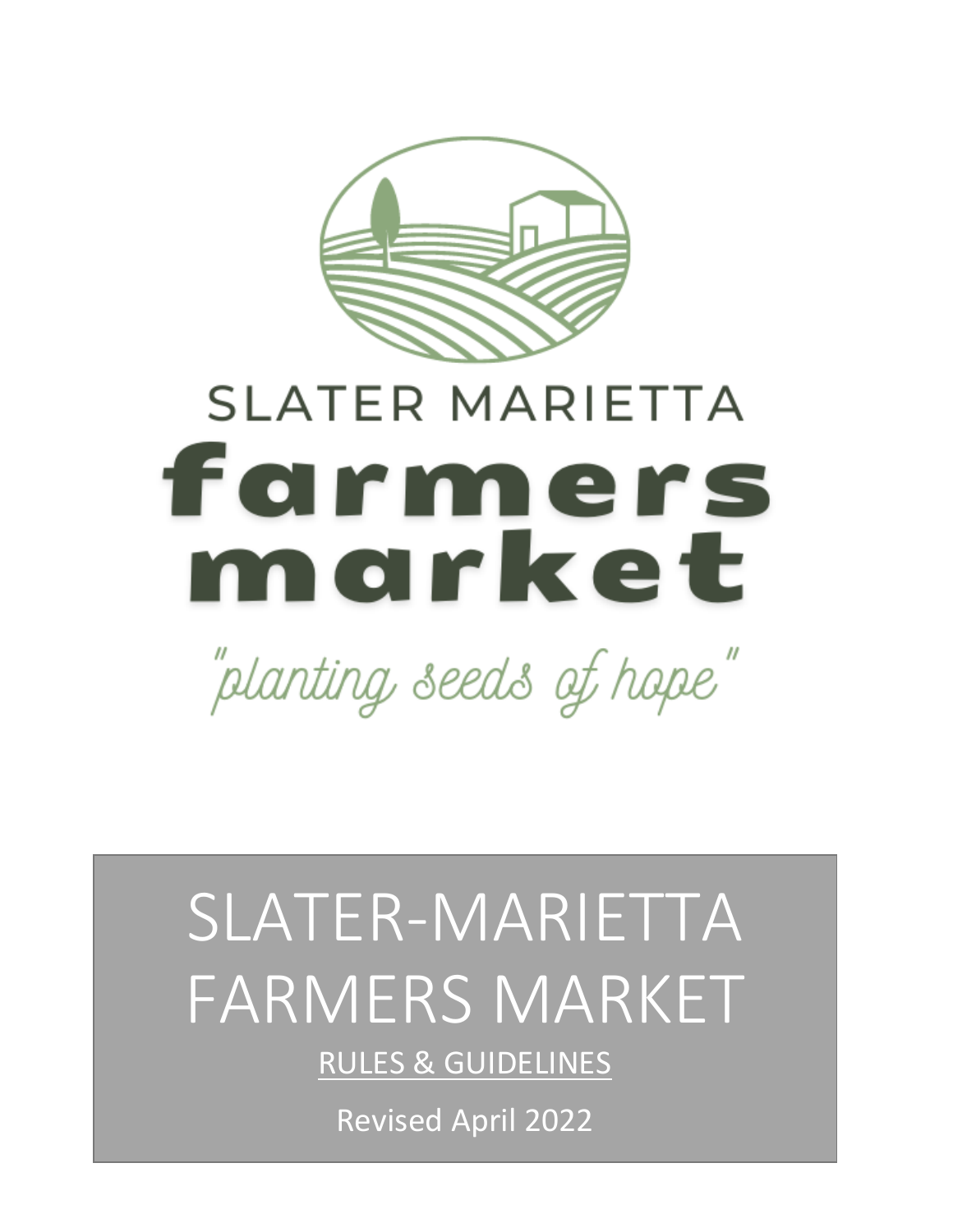#### **SLATER-MARIETTA FARMERS MARKET GUIDE**

#### **Mission**

The mission of the Slater-Marietta Farmers Market is to provide a community event for all ages that will

- Provide a source of fresh produce and local goods to residents, and
- Highlight Slater-Marietta and encourage residents, families, and visitors to engage in our community.

This market is being created to function as an economic development tool and a community gathering place. The purpose of the market is to promote locally grown/made products, highlight our community, and encourage visitors to patronize nearby businesses. It is also hoped that the Market will foster a sense of community and improve quality of life. The intention is that vendors, customers, businesses, and residents will benefit from this market.

#### **Location**

**Market Location**: Jimi Turner Park 210 Baker Circle Marietta, SC 29661.

#### **Mailing Address**: SMCA/Market P.O Box 728 Marietta SC 29661

The Market location is ideal because it is easily seen from Slater Road. The park is located near the historical area of Slater Mill which played a part in the 1<sup>st</sup> Moon Landing.

The market is also located close to local businesses and would encourage foot traffic to local merchants.

#### **Day & Time:**

Day: 2<sup>nd</sup> and 4<sup>th</sup> Fridays of the Month

Months: May – October 2022

Time: 4:00 p.m. –7:00 p.m.

#### **Check-In Requirements:**

Vendors can begin setting up at 2:30p.m. Vendors who need to off-load their vehicle in the market area must arrive no later than 2:30 pm. Vendors who do not need to drive into the market area are to arrive no later than 3:45 p.m. or by arrangement with the Market Manager. Late arrivals risk the loss of access to the parking lot for off-loading.

Vendors are to be set up by 3:45 p.m. for the market opening at 4:00 p.m. Vendors who will be late should notify the Market Manager as soon as possible. Due to safety concerns, vehicles MUST be removed from the market area by 3:30 p.m. At 3:30 p.m. unclaimed and unoccupied spaces will be made available for use by other vendors unless prior arrangements are made with the Market Manager.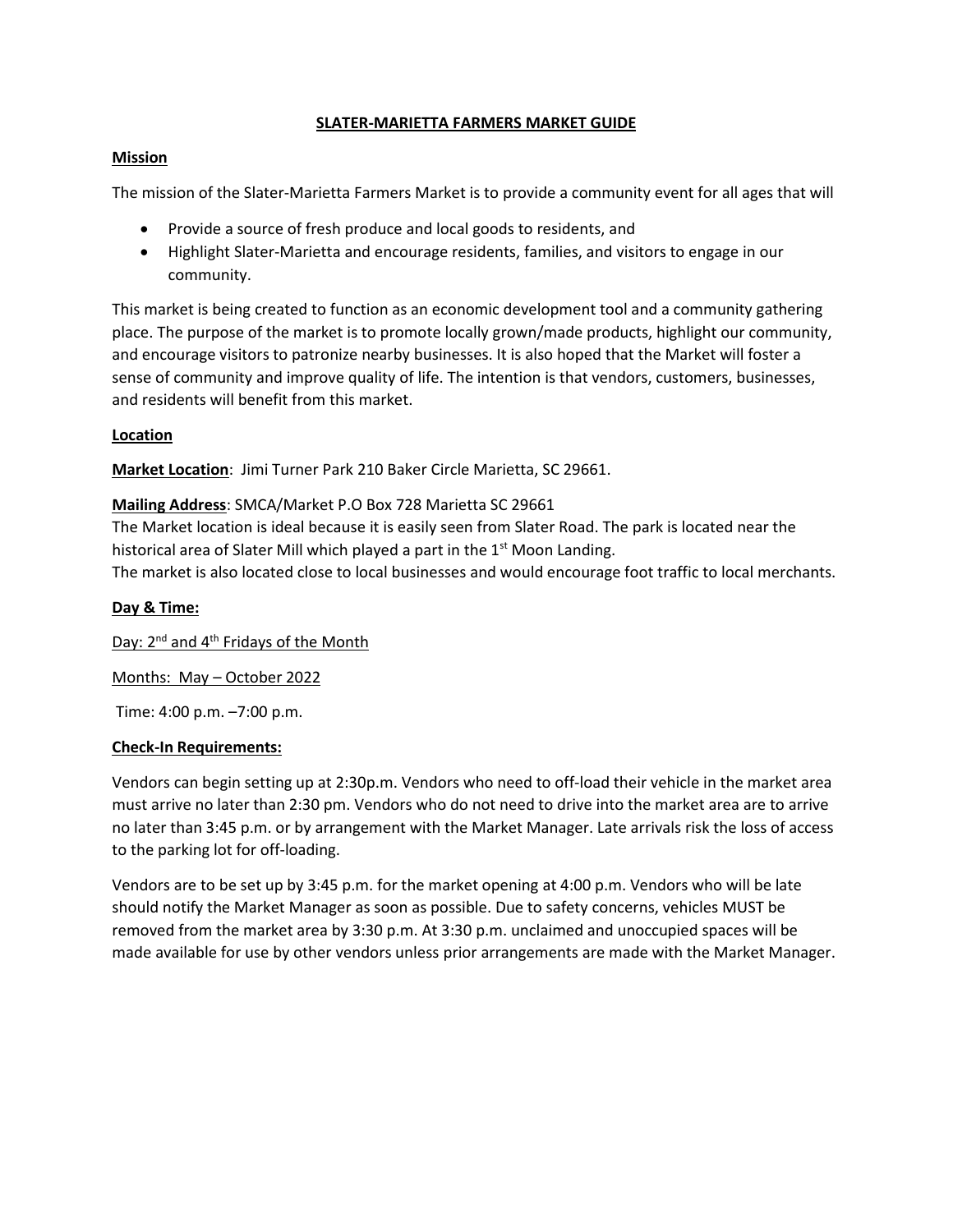#### **Products to be Sold**

Since the Market's mission is to add to, enhance and promote the community of Slater-Marietta, existing merchants in the community are encouraged to take advantage of their proximity to it and tie-in their own marketing efforts with the market activities and promotions.

Locally owned and operated businesses within the Upstate of SC with merchandise or services outside the scope of the market may rent spaces on a rotating basis to promote the business and location but may not offer merchandise for sale.

Rentals at no charge will be at the discretion of the Market Manager, the Steering Committee, and Chairperson of the Slater-Marietta Community Association. Businesses wishing to hand out promotional literature, coupons, or product samples without renting a space must have prior approval of the Market Manager and are restricted to designated areas on the market grounds.

The Market Manager, in conference with the Steering Committee, and SMCA Chairperson will determine, on an annual basis the overall size of the market in terms of the number of seasonal and daily vendors. Based on this number, the Market Manager will select all vendors with priority towards produce, meat and poultry products, florists & herbalists, food items and homemade arts and crafts and in that order with an emphasis on those that are SC-made and/or locally owned.

The selection process will take into consideration the needs of the community, objectives of the market, quality, and originality while minimizing product duplication. The Market Manager will notify approved vendors in writing to confirm their status.

**Produce:** To encourage economic growth in SC, the Market will favor vendors that produce items within 100 miles of the market and those that produce items in South Carolina. At the discretion of the Market Manager and Steering Committee to supply the demand of produce will decide accordingly to allow resale or wholesale of produce or merchandise.

**Flowers and Plants:** Vendors selling flowers, plants, and herbs.

**Food Items**: Includes bake goods, eggs, local farm-raised meats, honey, jellies, jams, cider, sauces, and other prepared foods. These items must have the appropriate licenses to be sold at the Market.

**Original Artwork**: Example are jewelry, ceramics, oils, watercolors, photography, metal smithing, iron works and mixed media. These are to be offered to sale by the artist/producer of said goods or designated representative.

**Crafts/other**: Craft items produced by vendor include, but are not limited to dried flowers wreaths, baskets, garden décor, woodwork, soaps, and clothing. Reselling is prohibited.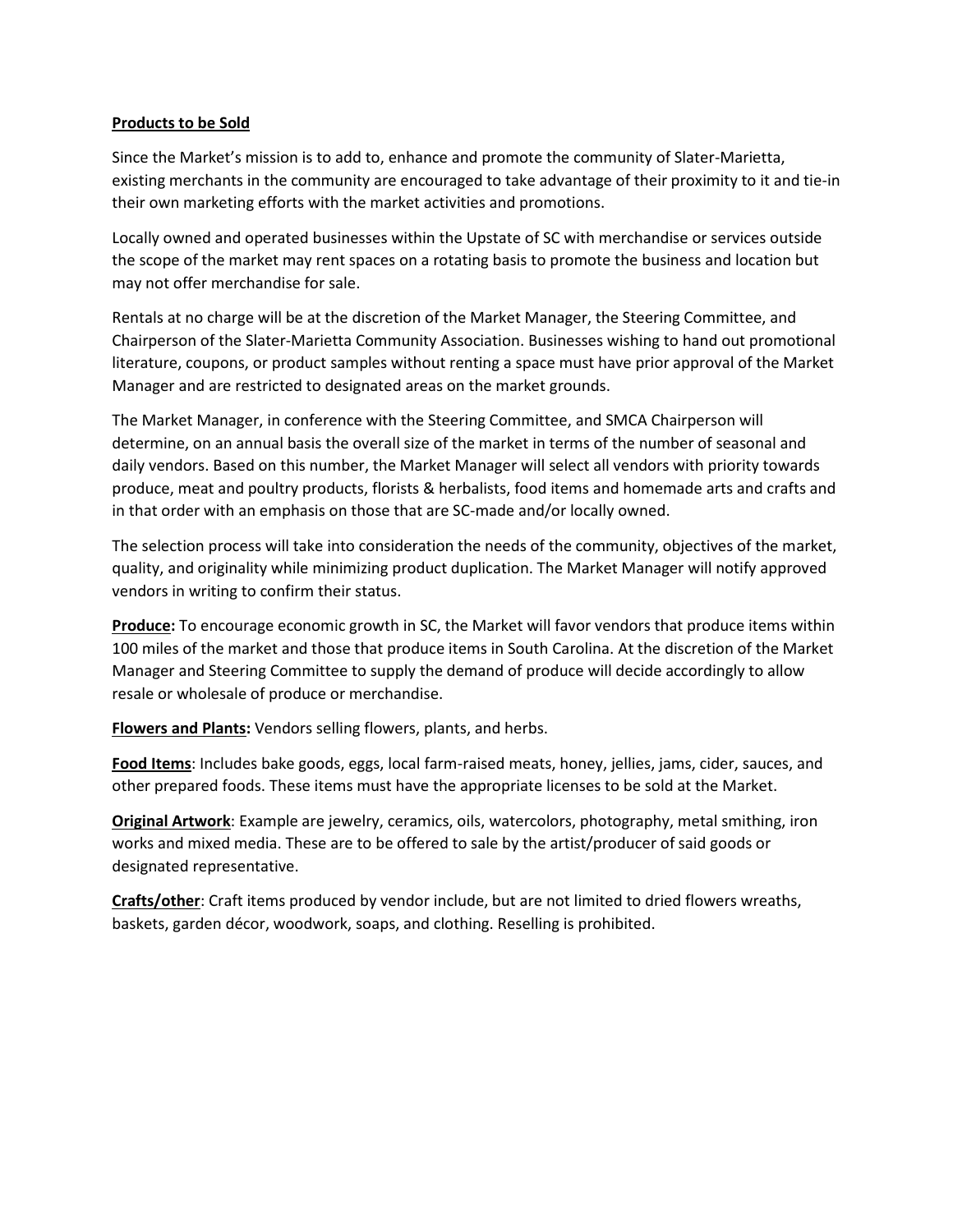#### **Fee Structure:**

For the protection of vendors and patrons all spaces are  $10' \times 10'$  and spaced 6' apart to maintain enough space for social distancing. Masks will be required if 6' distance cannot be obtained.

#### **Vendor Rates:**

Daily Rate: (10' x 10' area) \$20.00 Full Season fee: (10' x 10' area) \$220.00

#### **Food Trucks/Trailers**

Daily: \$25.00

#### **Space Allocations**

Market management has prioritized the types of vendors that are desired at the market. Since space is limited, greater space has been allocated for produce and flower vendors, and 10' x 10' spaces for artisans, crafts, other products, and nonprofit organizations. More space may be allocated to a vendor daily at the discretion of the Market Manager.

Vehicles will not be permitted onsite during the market hours without permission of the Market Manager. This space allocation includes any vehicle or truck required on-site.

#### **Application for the Market**

All interested vendors must apply to participate in the Market. If you are accepted as a full season vendor, you will have a reserved, nonspecific space. Daily vendors will be assigned space as it is available. Request upon a specific location will be considered and will be assigned at the discretion of the Market Manager.

If you are accepted as a full seasonal vendor your payment is due within 7 days of the opening date. Daily vendors/food trucks are required to pay the daily rate at the time of check-in pending approval of the Market Manager. You will be issued a receipt upon payment.

The Slater-Marietta Community Market will allow food items for public sale that are manufactured in authorized kitchens under DHEC, SCDA, or Cottage Law with personal liability insurance. Any sauce, pickled food, bottled product and/or canned food must be sent to a Process Authority (Clemson University or N.C. State) for analysis prior to sale and copy of the results must be submitted with your application.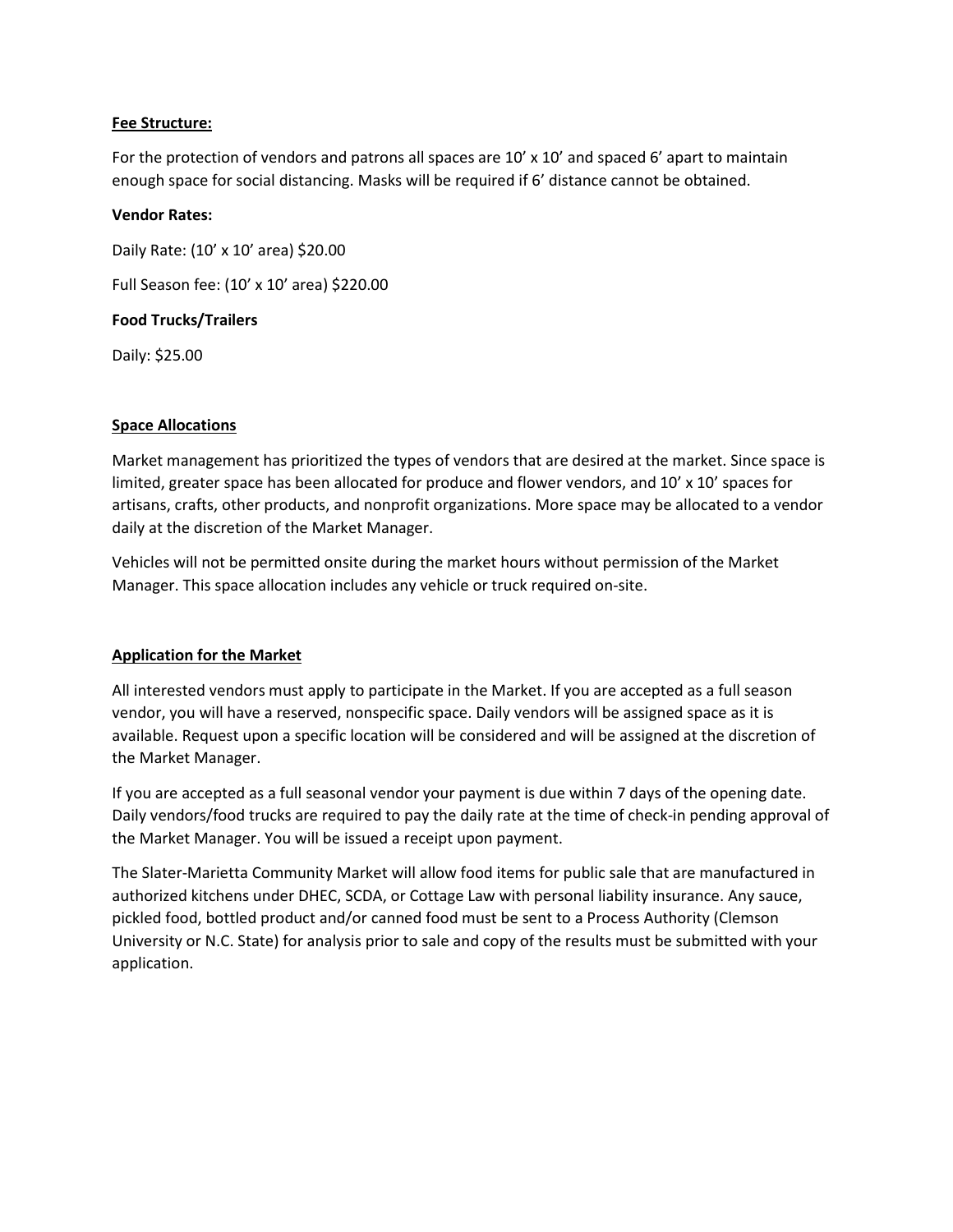#### **Vendor's responsibilities**

- a. Vendors are responsible for their own sales taxes, licenses, permits, and fees required for operation and must abide by all local, state, and federal laws to participate at the Market.
- b. Food shall be clean, wholesome, and safe for human consumption and shall be handled, stored, and transported and offered for sale in a sanitary manner.
- c. Food products can be cut or opened for displays at the market if properly wrapped but cannot be sold. Free samples may be given to customers in accordance with county health regulations. Disposable utensils (i.e., napkins, toothpicks, etc..) will be provided by the vendor. Vendors must stay at their allocated location if samples are being served.
- d. Each vendor will be responsible for keeping his or her space clean and attractive and staying within his/her designated area during market hours. Upon closing of the market, spaces are to be cleaned up free of any trash or debris. Vendors are responsible for bringing their own equipment/utensils for clean-up. Trash is to be hauled away from the market site by the vendor.
- e. Vendors must supply their own sales equipment; 10' x 10' canopy, chairs, display racks, display signs, bags for customers and money for change. Use of electricity is not available and vendors are required to provide their own generators.
- f. Vendors are restricted from attracting attention to items for sale by outcries in a loud or annoying, rude, or offending manner.
- g. Vendors are asked to occupy and attend the assigned space for market's entirety, from the opening to its scheduled closing. A consistent full market is vital to its success and growth. The expectation of the public is that the market ends at 8:00 p.m. Only the Market Manager can close the market at any time other than that which is scheduled. Vendors are to end sales at 7:00 p.m. and vacate the market area by 8:00 p.m. except for special events. If a vendor needs to leave before the end of the market, they must notify the Market Manager.
- h. The Market encourages a 'team' philosophy and a cooperative spirit. Vendors are strongly advised to refrain from openly criticizing or challenging other vendors' products, displays, pricing, etc. Any questions regarding another vendor's participation must be directed solely to the Market Manager. Failure to comply may lead to suspension and or dismissal.
- i. Vendors must wear personal protection when assisting customers.
- j. Farmers and producers wishing to sell organic products must provide a copy of their organic certification and must display a copy of the certificate.

#### **Civic Organization Participation**

All charitable organizations must fill out an application and be approved by the Market Manager.

Nonprofit. Charitable organizations are welcomed at the Market. Organizations setting up information and donation only tables will be allowed to set up free of charge. The Market is a public space, not for public forum. Organizations espousing controversial and/or incendiary messages. (i.e., political groups) are not allowed)

Organizations selling a product to raise funds will be charged the normal rental fee for a 10' x 10' space. Determination as to acceptability to participate in the Market will be made by the Market Master.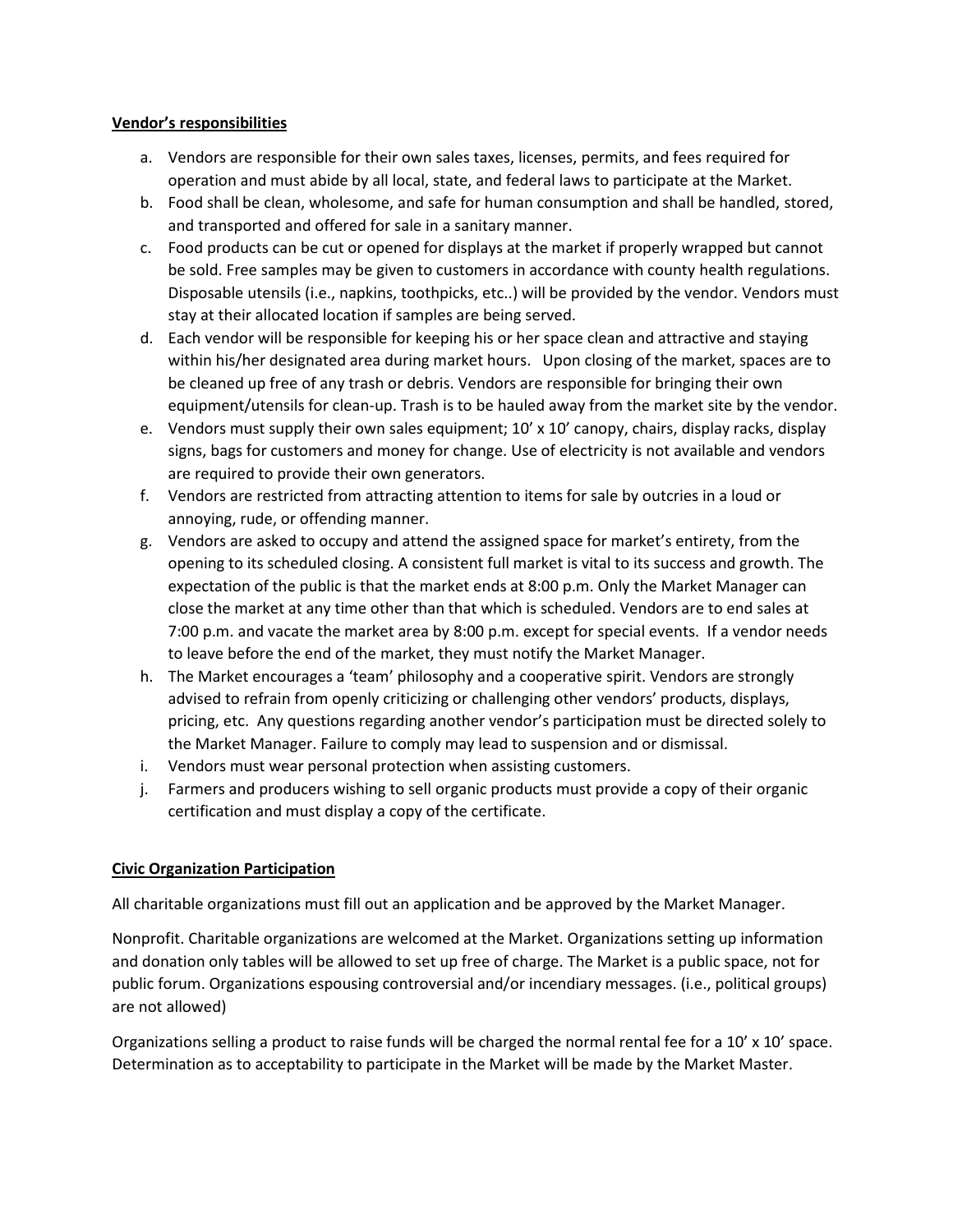#### **Slater-Marietta Community Market Responsibilities.**

- a. If the decision is made to change a market rule, seasonal vendors will be given a seven-day notice prior to the new rules taking effect. Others will be notified in a timely manner in accordance with their circumstances.
- b. The Market is not responsible for product liability or the paying of sales taxes by individual vendors. The Market is not held responsible in any way for any loss of vendor property by theft, vandalism, weather, or anything outside of the control of the market administrators. Vendors agree to indemnify and hold harmless the Slater-Marietta Community Association, Slater-Marietta Community Market, Greenville County Rec, and assignees from and against all liability, claims, demands, losses, damages, levies, and causes of action or suits of any nature whatsoever, arising out of or related to activities at the Market.

#### **Sales Tracking**

We will be tracking vendor sales through surveys at the end of each market. All information is confidential and only used by the Market Manager and Steering Committee for the purpose of marketing research, grant requests, and market growth analytics.

*This will be reported by the Monday following the market*. Information per individual vendor is held in confidence by the Market Manager and Committee.

#### **Smoking, Weapons, Alcohol and Drug Policy**

The Slater-Marietta Community Market and Greenville County Rec. does not allow smoking on any park property.

Firearms, weapons, fireworks/explosives of any kind, gambling, or use of alcohol or drugs by a vendor or his/her employees constitutes immediate and permanent expulsion from the Slater-Marietta Community Market.

#### **Pets Policy**

No Pets allowed at the Slater-Marietta Community Market except service dogs.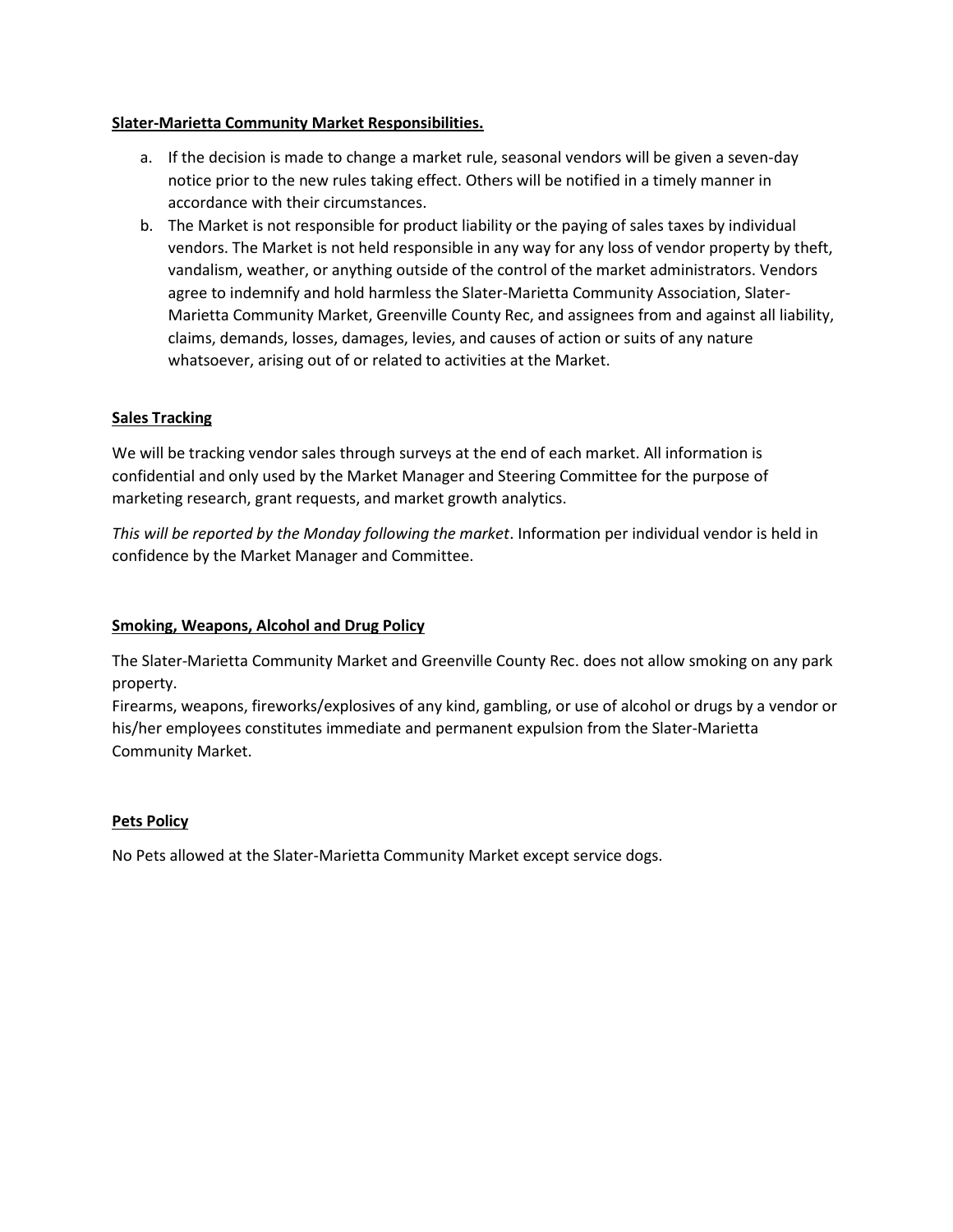#### **Resources**

#### **Slater-Marietta Community Association C/O Market**

P.O. Box 728 Marietta, SC 29661 Slater-Marietta Community Association Gina Hinton 864-626-8571 Slater-Marietta Community Market Manager Sarah Brown 864-630-0680

Vendors are responsible for complying with local, state, and federal requirements governing the sale and production of their products. Please reference the local FAQ below to determine the requirements for your product:

\_\_\_\_\_\_\_\_\_\_\_\_\_\_\_\_\_\_\_\_\_\_\_\_\_\_\_\_\_\_\_\_\_\_\_\_\_\_\_\_\_\_\_\_\_\_\_\_\_\_\_\_\_\_\_\_\_\_\_\_\_\_\_\_\_\_\_\_\_\_\_\_\_\_\_\_\_\_\_\_\_\_\_

**SC Department of Agriculture: 803-734-2210 SC Department of Health and Environmental Control: 803-898-3432 Clemson.edu/extension/food/food2market/faq/index.html.**